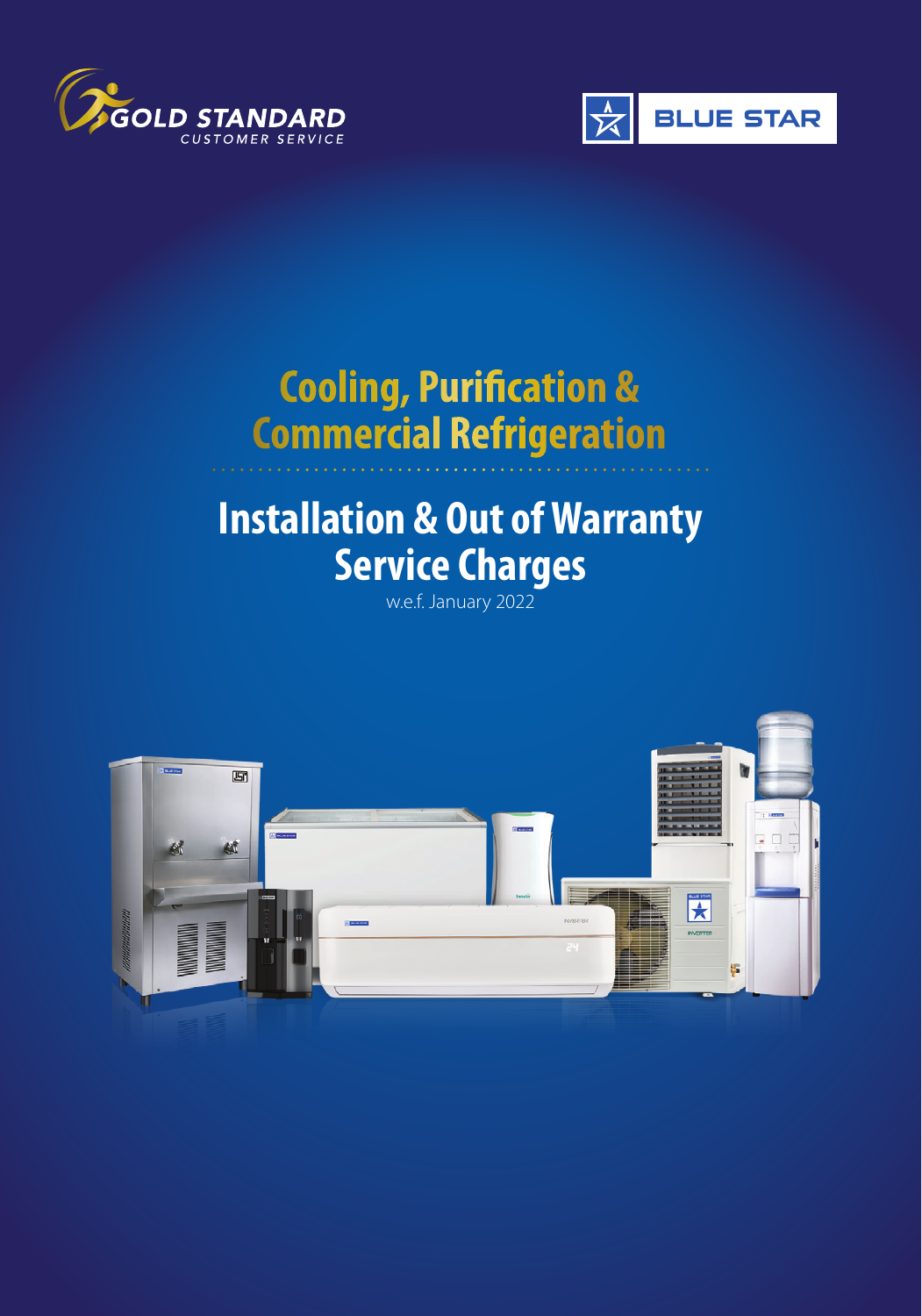| <b>Standard Installation Charges</b>                                                             | Charges $(\bar{x})$<br><b>City</b> | Charges $(\bar{x})$<br><b>Up-Country</b> |
|--------------------------------------------------------------------------------------------------|------------------------------------|------------------------------------------|
| Site Inspection*                                                                                 | 400                                | 500                                      |
| Installation / Re-installation - Window AC / Portable AC                                         | 650                                | 750                                      |
| Dismantling charges - Window AC / Portable AC                                                    | 475                                | 575                                      |
| Installation / Re-installation - Split AC (Fixed Speed / Inverter)                               | 1500                               | 1650                                     |
| Dismantling charges - Split AC / Inverter AC                                                     | 750                                | 900                                      |
| Installation / Re-installation - Cassette AC / Vertical (Tower) AC /<br><b>Floor Standing AC</b> | 3000                               | 4000                                     |
| Dismantling of Cassette AC / Vertical (Tower) AC / Floor standing AC                             | 950                                | 1100                                     |
| Additional Copper Piping provided by customer per RMT (labour only)                              | 200                                | 200                                      |
| Nitrogen Flushing / Nitrogen Pressure Testing of already installed<br><b>Copper Piping</b>       | 600                                | 600                                      |
| Additional Copper Pipe with insulation per RMT                                                   | 950                                | 950                                      |
| Additional Drain Pipe (PVC) 1" Insulated Wire Mesh per RMT                                       | 105                                | 105                                      |
| 4 Core Wire 1.5 sq. mm Interconnecting Cable IDU - ODU per RMT                                   | 150                                | 150                                      |
| 3 Core Wire 2.5 sq. mm for power supply per RMT                                                  | 125                                | 125                                      |
| Supply and installation of ODU Stand                                                             | 845                                | 845                                      |
| Installation of ODU Stand (labour only)                                                          | 300                                | 300                                      |

### COOLING AND PURIFICATION APPLIANCES GROUP (CPAG) **ROOM AIR CONDITIONERS ROOM AIR CONDITIONERS**

\* Site inspection includes finalisation of IDU, ODU location and routing of Copper Pipes, Drain Pipe, Electrical Point, etc. Rs. 200 of Site inspection charges will be discounted if customer opts for Standard Installation.

## Scope of Standard Installation:

#### **INCLUSION**

- Installation of IDU/ODU/Accessories supplied by Blue Star, routing of Copper Pipes and cable from IDU to ODU through brick wall, electrical cabling to power socket, testing, commissioning and demonstration of the air conditioner.
- Covering the wall hole used for routing Copper Pipe from IDU to ODU with white cement.

#### **EXCLUSION**

- Unit shifting from one location to another
- Core cutting of RCC wall or ceiling for cable / pipe routing
- Civil work like Chiselling / Masonry Work / Welding etc.
- Wooden Work / Grill Cutting / Metal Work
- Arrangement of Ladder / Scaffolding
- Nitrogen Flushing / Testing of existing Copper Pipes
- ODU stand installation supplied by customer
- Work not specified and/or required based on site condition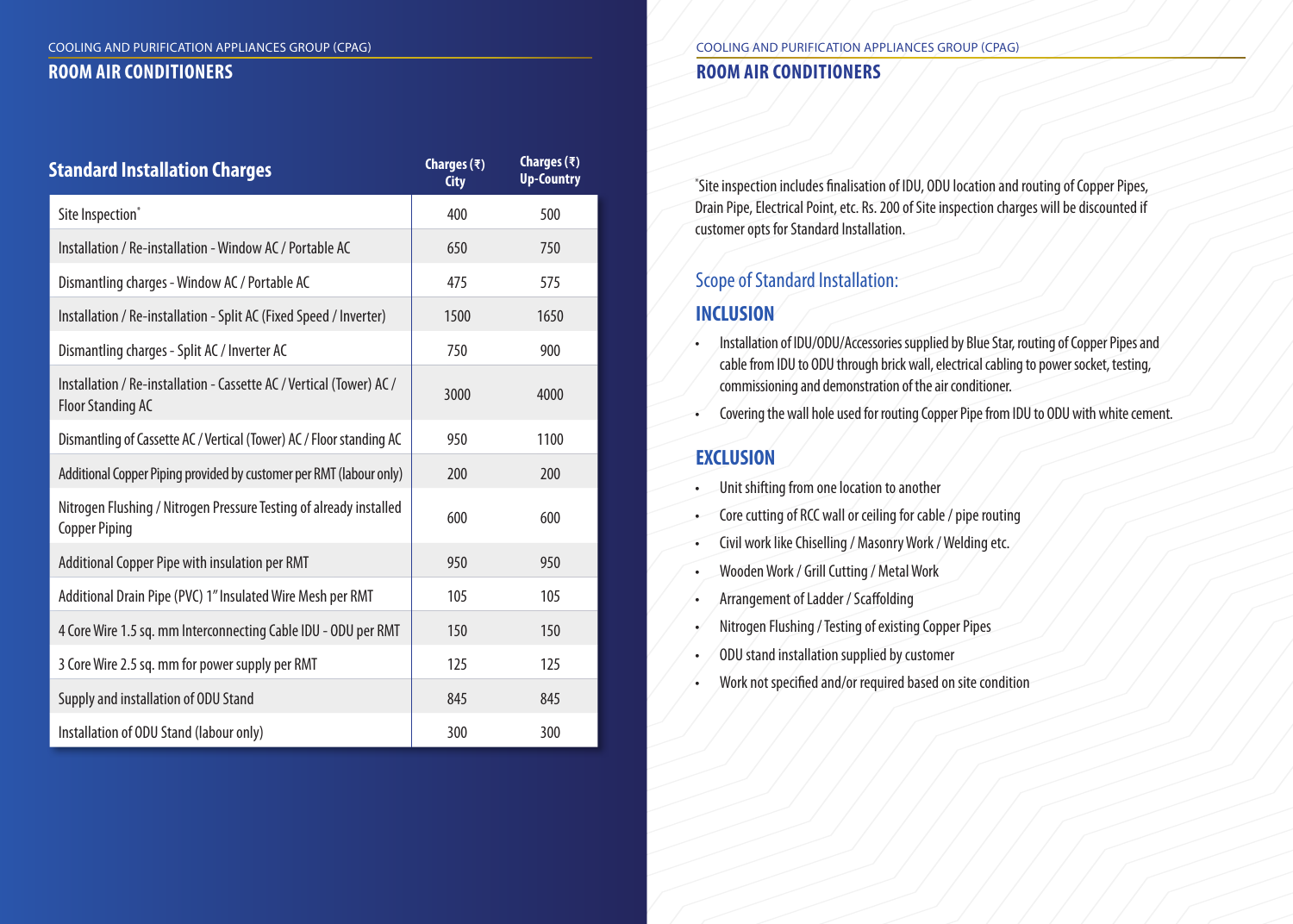#### **ROOM AIR CONDITIONERS**

# **Out of Warranty Service Charges** State Charges State Charges State Charges State Charges State Charges State Charges State Charges State Charges State Charges State Charges State Charges State Charges State Charges State

| <b>VISITING CHARGES</b>                                                                         | Charges $(\bar{x})$<br><b>City</b> | Charges $(\bar{x})$<br><b>Up-Country</b> |
|-------------------------------------------------------------------------------------------------|------------------------------------|------------------------------------------|
| Window AC, Fixed Speed Split AC                                                                 | 500                                | 600                                      |
| Air Cooler, Air Purifier                                                                        | 400                                | 550                                      |
| Cassette AC, Verticool Tower AC, Floor stand AC, Inverter AC                                    | 600                                | 700                                      |
| PREVENTIVE MAINTENANCE SERVICE                                                                  |                                    |                                          |
| Window AC / Split AC - Dry Service                                                              | 500                                | 600                                      |
| Window AC / Split AC - Wet Service                                                              | 800                                | 900                                      |
| <b>GAS CHARGING WITH NITROGEN TESTING</b>                                                       |                                    |                                          |
| Split AC (Fixed speed) / Inverter                                                               | 2800                               | 3000                                     |
| Window AC                                                                                       | 2500                               | 2700                                     |
| Cassette AC, Verticool Tower AC, Floor Stand AC, Mega Split AC<br>up to 2.5TR                   | 3000                               | 3200                                     |
| Cassette AC, Verticool Tower AC, Floor Stand AC, Inverter AC,<br>Mega Split AC - 2.5TR to 4.5TR | 4500                               | 5000                                     |

#### COOLING AND PURIFICATION APPLIANCES GROUP (CPAG) COOLING AND PURIFICATION APPLIANCES GROUP (CPAG)

## **WATER PURIFIERS**

Covered under Warranty

| <b>OUT OF WARRANTY VISITING CHARGES</b>                                                                                        | Charges $(\overline{\tau})$<br>City | Charges $(\bar{x})$<br><b>Up-Country</b> |
|--------------------------------------------------------------------------------------------------------------------------------|-------------------------------------|------------------------------------------|
| Stella / Regalus models                                                                                                        | 500                                 | 650                                      |
| Majesto, Edge, Prisma, Imperia, Clarita, Adora, Eleanor, Pristina,<br>Eternia, Genia, Aristo, Excella, Cresto and other models | 300                                 | 450                                      |
| <b>WATER PURIFIER SPARE PARTS#</b>                                                                                             | Prices (MRP) (₹)                    |                                          |
| <b>Booster Pump</b>                                                                                                            | 4500                                |                                          |
| Valve                                                                                                                          | 800                                 |                                          |
| Choke / Ballast                                                                                                                | 750                                 |                                          |
| Pre / Post / Sediment Filter                                                                                                   | 700                                 |                                          |
| <b>RO</b> Membrane                                                                                                             | 2500                                |                                          |
| <b>UF Filter</b>                                                                                                               | 700                                 |                                          |
| <b>LPS Switch</b>                                                                                                              | 450                                 |                                          |
| <b>SMPS</b>                                                                                                                    | 1400                                |                                          |
| <b>UV Lamp</b>                                                                                                                 | 600                                 |                                          |
| <b>Float Switch</b>                                                                                                            | 300                                 |                                          |
| QCC Connector (Elbow)                                                                                                          | 50                                  |                                          |
| Flow Restrictor (FRT)                                                                                                          | 200                                 |                                          |
| <b>Pre Filter Element</b>                                                                                                      | 700                                 |                                          |
| Immuno Booster Cartridge (IBT)                                                                                                 | 2000                                |                                          |
| Aqua Mineral Infuser (AMI)                                                                                                     | 300                                 |                                          |

# Spare parts prices inclusive of GST. Indicated prices not applicable for Stella / Prisma / Regalus models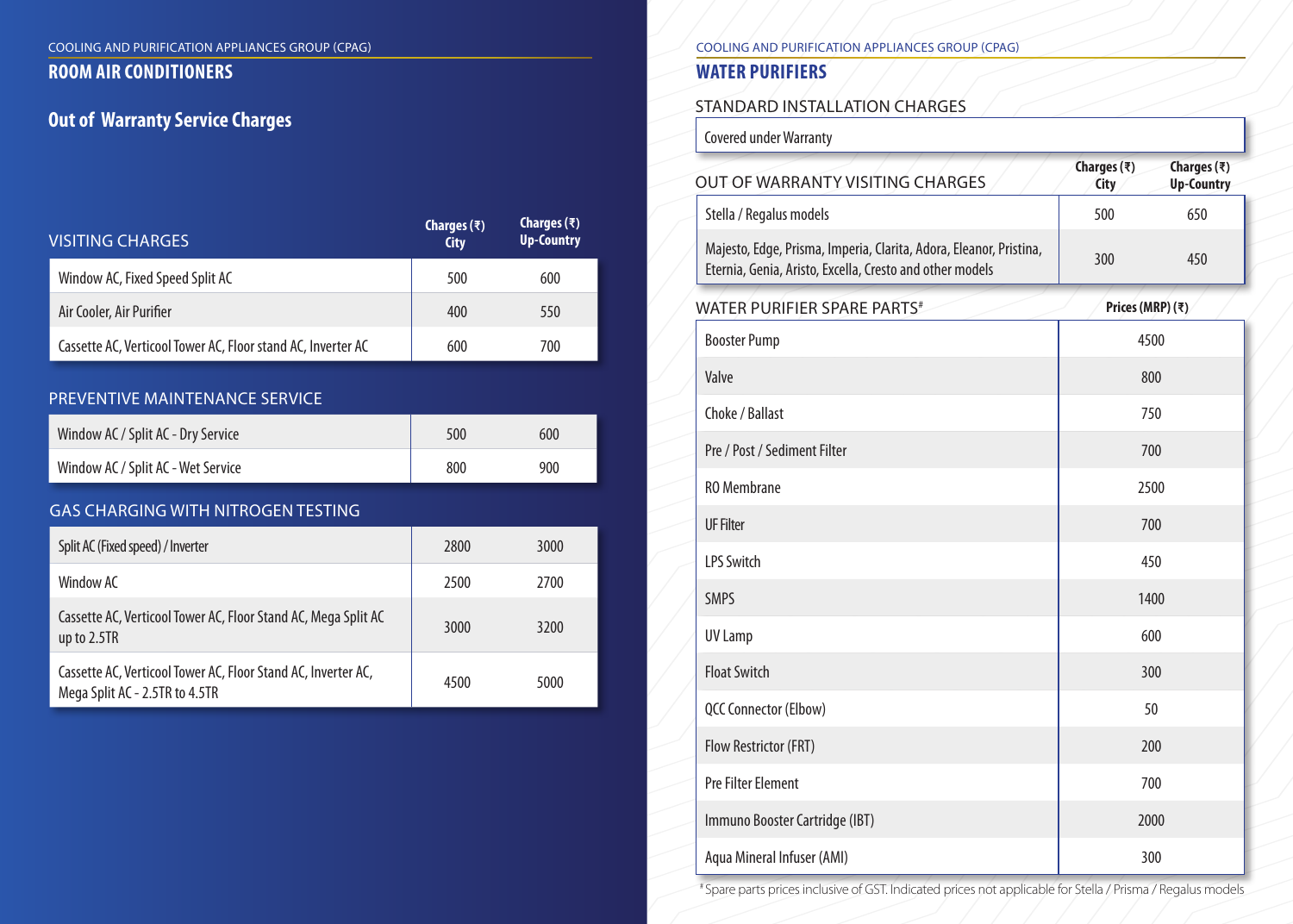#### **REFRIGERATION PRODUCTS**

| <b>Installation including Visit Charges</b>                                                                                                                       | Charges $(\bar{x})$<br><b>City</b> | Charges $(\bar{x})$<br><b>Up-Country</b> |
|-------------------------------------------------------------------------------------------------------------------------------------------------------------------|------------------------------------|------------------------------------------|
| <b>Water Cooler</b>                                                                                                                                               | 700                                | 800                                      |
| Water Cooler with inbuilt RO/UV Water Purifier                                                                                                                    | 1200                               | 1300                                     |
| Deep Freezer, Bottle-Water Dispenser, Visi-Cooler, Bottle Cooler                                                                                                  | 600                                | 700                                      |
| Ice Cube Machine                                                                                                                                                  | 1000                               | 1100                                     |
| Kitchen Equipment (Unitary Type) - Blast Chiller / Freezer, Reach<br>in Cooler / Freezer, Undercounter, Saladattes / Sandwich Station,<br><b>Back Bar Chiller</b> | 1200                               | 1500                                     |
| <b>Retail Refrigeration Unit:</b><br>Plug In<br><b>Split Type</b>                                                                                                 | 2000<br>3000                       | 2200<br>3500                             |
| Providing and fixing additional Copper Pipe with insulation per<br><b>RMT</b> for Retail Split Unit                                                               | 1500                               | 1500                                     |
| Providing and fixing additional Drain Pipe (PVC) per RMT for<br><b>Retail Split Unit</b>                                                                          | 150                                | 150                                      |
| Providing and fixing 4-Core Wire 2.0 sq. mm interconnecting<br>cable IDU - ODU per RMT for Retail Split Unit                                                      | 200                                | 200                                      |
| Providing and fixing 3-Core Wire 2.5 sq. mm for power supply per<br><b>RMT</b> for Retail Split Unit                                                              | 125                                | 125                                      |
| Supply and installation of normal table-top having height 1 Ft<br>/ Chair Type made up of MS Angle 35x35x5mm for ODU unit for<br><b>Retail Split Unit</b>         | 3500                               | 3500                                     |
| Danfoss / Emerson Drier 3/8"                                                                                                                                      | 750                                | 750                                      |
| Solenoid valve 3/8" assembly                                                                                                                                      | 3350                               | 3350                                     |
| <b>Thermostatic Expansion Valve TES2</b>                                                                                                                          | 5500                               | 5500                                     |

#### COMMERCIAL REFRIGERATION BUSINESS GROUP (CRBG)

## **REFRIGERATION PRODUCTS**

|                                                                                                                                                   | Charges $(\bar{x})$<br>City | Charges $(\bar{x})$<br><b>Up-Country</b> |
|---------------------------------------------------------------------------------------------------------------------------------------------------|-----------------------------|------------------------------------------|
| Nitrogen Flushing, Leak Testing, Evacuation, Gas Charging R-404<br>and Testing for Retail Split Unit                                              | 6500                        | 6500                                     |
| Dismantling of retail refrigeration unit:<br>Plug In<br>Split Type                                                                                | 800<br>1500                 | 1000<br>1750                             |
| Healthcare Refrigeration Product:<br>Blood Bank Refrigerator / Medical Refrigerator of<br>Vaccine Freezer (ILR) / Transport Refrigerator (2-8 °C) | 1000                        | 1500                                     |
| Medical Freezer -10 to -40 °C                                                                                                                     | 1500                        | 2000                                     |
| Medical Freezer -40 to -86 °C                                                                                                                     | 4500                        | 5000                                     |

### Scope of Installation / Re-installation:

- Installation of machine and its allied accessories supplied by Blue Star, levelling and testing of machine up to its desired temperature requirement.
- Routing the copper pipe through the brick wall and covering the hole with white cement.
- Unitary products have pre-charged refrigerant in new machine. So, gas charging if required shall be free of cost to customer.
- Labour charges for installation of stabiliser.
- Water Cooler installation includes installation of machine, levelling, fixing allied accessories, tank cleaning and removing the first lot of water to have safe drinking water.
- RO and UV testing include complete flushing of each filter and removing first lot of water to have safe drinking water.
- In case of re-installation, charges shall be applicable as above.
- Calibration of temperature performance is not included.
- Unit shifting from one location to another, RCC core-cutting in ceiling / wall shall be extra.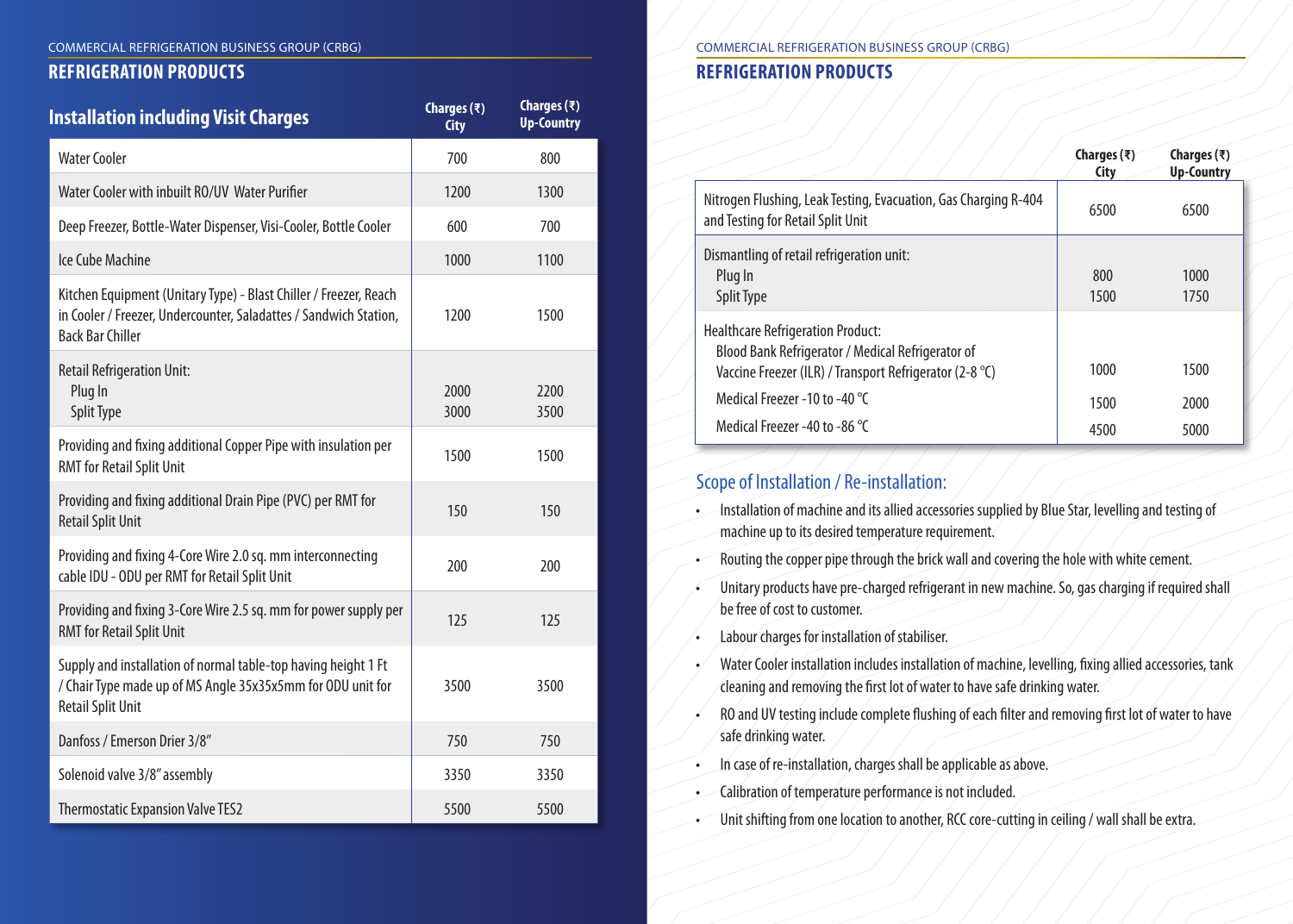#### **REFRIGERATION PRODUCTS**

## **Out of Warranty Service Charges**

| <b>VISITING CHARGES</b>                                                                                                                                                                                       | Charges $(\bar{x})$<br><b>City</b> | Charges $(\bar{x})$<br><b>Up-Country</b> |
|---------------------------------------------------------------------------------------------------------------------------------------------------------------------------------------------------------------|------------------------------------|------------------------------------------|
| Visi-Cooler, Deep Freezer, Water Cooler, Bottle Water Dispenser                                                                                                                                               | 550                                | 650                                      |
| Reach-in Chiller, Under-counter, Back-bar, Reach-in Freezer,<br>Salad Counter, Blast Freezer                                                                                                                  | 750                                | 750                                      |
| Ice Cube Machine, Ice Flake Machine                                                                                                                                                                           | 650                                | 750                                      |
| <b>Retail Refrigeration</b>                                                                                                                                                                                   | 850                                | 1000                                     |
| Cold Room:<br>Positive Temperature<br>Minus Temperature                                                                                                                                                       | 750<br>1000                        | 1000<br>1500                             |
| <b>Healthcare Products:</b><br>Blood Bank Refrigerator / Medical Refrigerator of<br>Vaccine Freezer (ILR) / Transport Refrigerator (2-8 °C)<br>Medical Freezer -10 to -40 °C<br>Medical Freezer -40 to -86 °C | 550<br>750<br>1500                 | 650<br>1000<br>2000                      |
| Electronics components replacement (Solenoid Valve, PCB, Pressure<br>Switch, Pump) of RO/UV Water Cooler                                                                                                      | 1300                               | 1300                                     |
| Filter replacement per Filter of RO/UV Water Cooler                                                                                                                                                           | 750                                | 750                                      |
| RO Filter cleaning of RO/UV Water Cooler                                                                                                                                                                      | 2000                               | 2000                                     |

#### COMMERCIAL REFRIGERATION BUSINESS GROUP (CRBG)

### **REFRIGERATION PRODUCTS**

| PREVENTIVE MAINTENANCE SERVICE                                                                                                              | Charges $(\bar{x})$<br>City | Charges $(\bar{x})$<br><b>Up-Country</b> |
|---------------------------------------------------------------------------------------------------------------------------------------------|-----------------------------|------------------------------------------|
| Visi-Cooler, Deep Freezer, Water Cooler, Bottle Water Dispenser                                                                             | 650                         | 750                                      |
| Reach in Chiller, Under-counter, Back-bar, Reach in Freezer, Salad<br><b>Counter, Blast Freezer</b>                                         | 950                         | 1050                                     |
| Ice Cube Machine, Ice Flake Machine                                                                                                         | 850                         | 950                                      |
| <b>Retail Refrigeration</b>                                                                                                                 | 2000                        | 2500                                     |
| Cold Room:<br><b>Positive Temperature</b><br>Minus Temperature                                                                              | 1000<br>2000                | 1200<br>2500                             |
| <b>Healthcare Products:</b><br>Blood Bank Refrigerator / Medical Refrigerator of<br>Vaccine Freezer (ILR) / Transport Refrigerator (2-8 °C) | 750                         | 850                                      |
| Medical Freezer -10 to -40 °C                                                                                                               | 1000                        | 1200                                     |
| Medical Freezer -40 to -86 °C                                                                                                               | 2500                        | 3000                                     |

#### GAS CHARGING WITH NITROGEN TESTING

| Visi-Cooler/Freezer, Deep Freezer, Water Cooler                                                                                                            | 3000                                  | 3500 |
|------------------------------------------------------------------------------------------------------------------------------------------------------------|---------------------------------------|------|
| <b>Bottle Water Dispenser</b>                                                                                                                              | 1500                                  | 1800 |
| Kitchen Equipment: Reach-in Chiller & Freezer, Under-counter<br>Chiller & Freezer, Back-bar, Saladatte Counter, Blast Freezer, Ice<br>Cube / Flake Machine | 5500                                  | 6000 |
| <b>Retail Refrigeration</b>                                                                                                                                | 6000                                  | 6500 |
| Healthcare Products Category (2-8 °C, -10 to -40 °C)                                                                                                       | 5000                                  | 5500 |
| Healthcare Products Category (-40 to -86 $^{\circ}$ C),<br>Retail Refrigeration (Split Type), Cold Room Machines                                           | To be quoted<br>by Blue Star directly |      |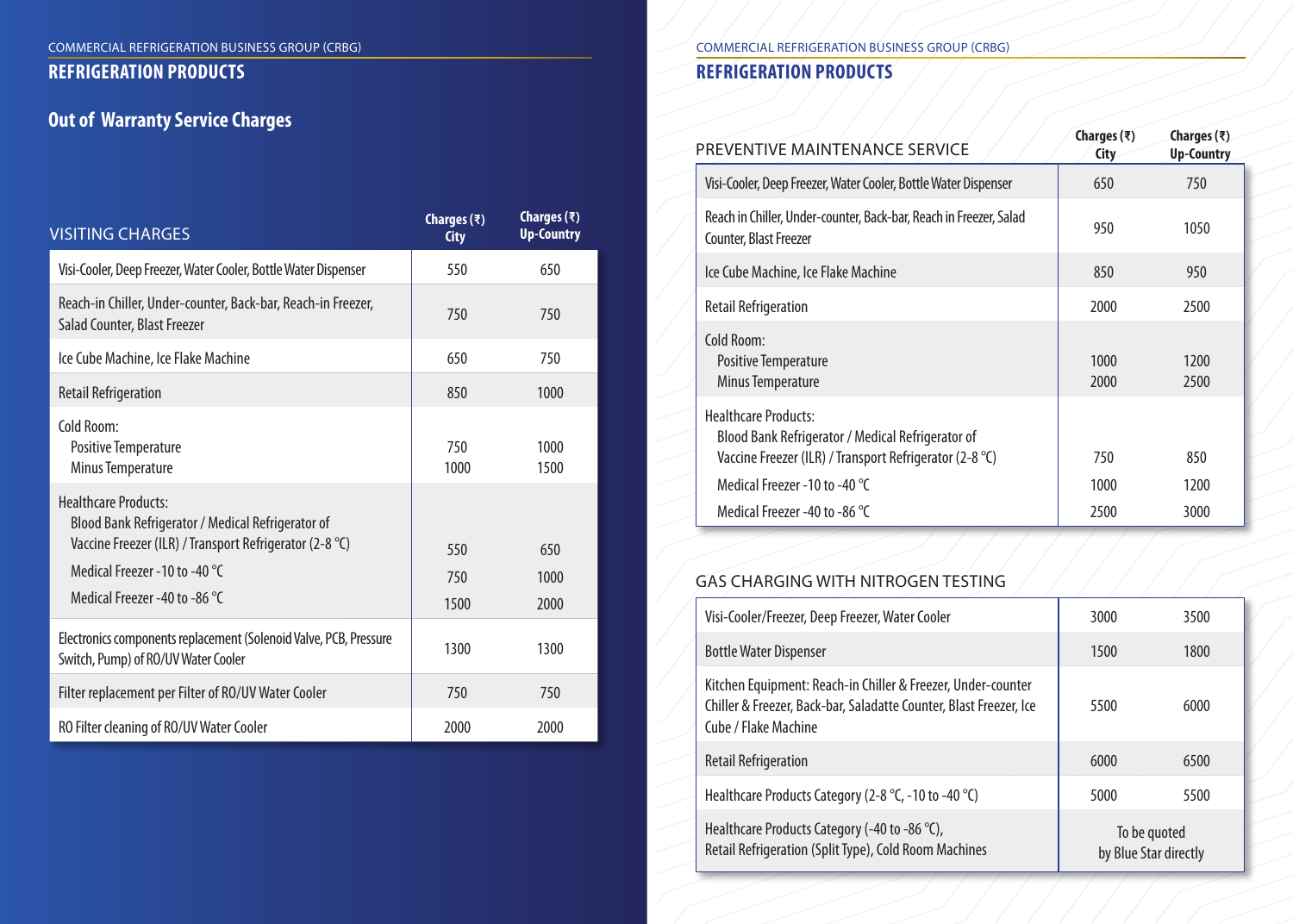#### **TERMS AND CONDITIONS**

- GST extra as applicable.
- Upcountry Areas outside the municipal limits of Blue Star authorised service centre location.
- Within municipal limit, gas charging rates are inclusive of to and fro transportation charges of the unit from customer's place to Blue Star authorised service centre. Or inclusive of to and fro transportation charges of gas charging kit from Blue Star authorised service centre to customer's place.
- For upcountry locations, machine transportation charges (to and fro) ₹500/- or as per actual shall be applicable.
- Standard installation charges are for the AC and accessories supplied with the unit. Any additional accessories or parts like ODU stand, extra piping, cables shall be charged extra as applicable.
- Civil work / welding / wall chiselling shall be charged extra.
- Out of warranty visiting charges shall be applicable even if customer does not opt for repairs.
- Mentioned service charges do not include spare parts cost. The same shall be communicated to the customer post product inspection.
- Visiting charges shall be valid for 1 month from the date of visit.
- Visiting charges shall be waived off if the customer approves the gas charging quotation.
- In case of repeat gas charging within 2 months, only visiting charges shall be paid by the customer.
- Gas charging / spare replacement quotation for cold room, retail and healthcare refrigeration product categories shall be submitted post inspection by Blue Star Service Team. The re-visit charges shall be applicable if the customer approves the quotation after a week's time.
- Channel partner has to submit GST invoice to customer towards all payments.
- These mentioned charges shall be effective from January 1st, 2022.

**BWD** - Bottle Water Dispenser; **DF** - Deep Freezer; **WC** - Water Cooler; **ESA** - Expert Service Associates; **SSD** - Sales and Service Dealer; **IDU** - Indoor Unit; **ODU** - Outdoor Unit; **RMT** - Running Meter; **ICM** - Ice Cube Machine